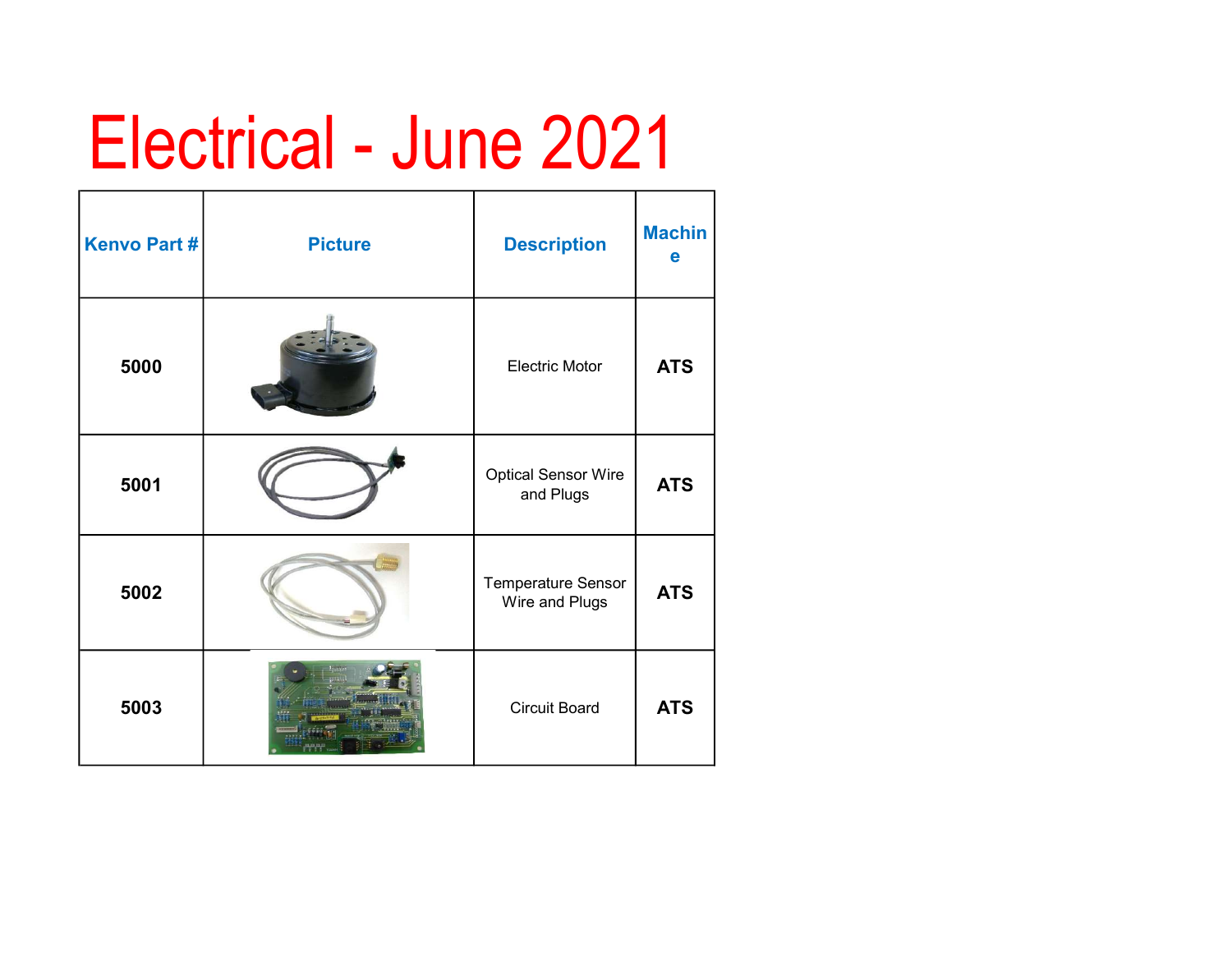| 5004   | Keypad Membrane                                              | <b>ATS</b> |
|--------|--------------------------------------------------------------|------------|
| 5005   | Round Rocker Switch                                          | <b>ATS</b> |
| 5006   | Negative Battery<br>Clamps                                   | <b>ATS</b> |
| 5006-1 | Positive Battery Clamp                                       | <b>ATS</b> |
| 5006-2 | Positive and Negative<br><b>Battery Clamps as</b><br>Package | <b>ATS</b> |
| 5007   | 14ga red/blk power<br>cord per Ft                            | <b>ATS</b> |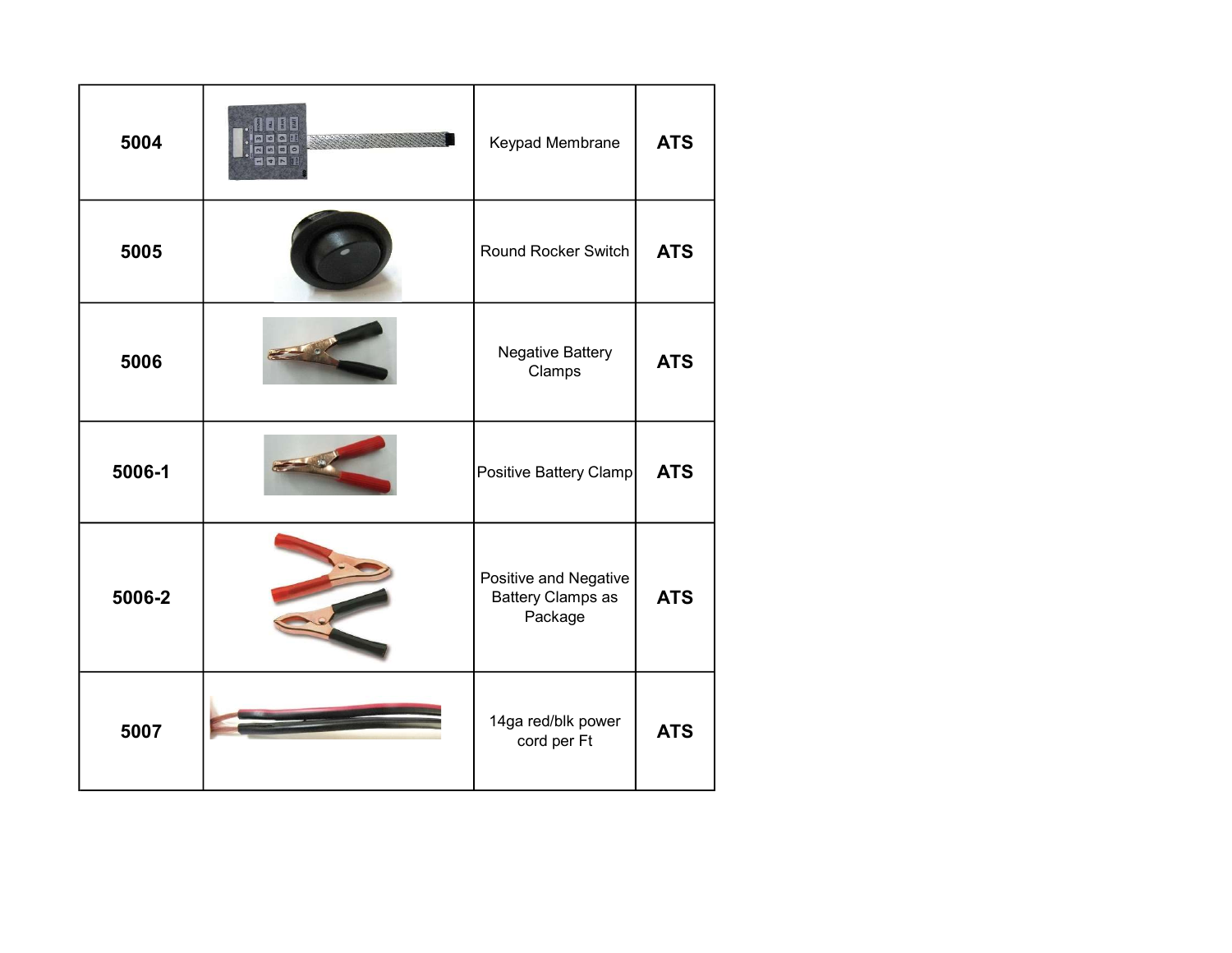| 5007-2 | Oxygen Sensor                                 | Nitroge<br>n |
|--------|-----------------------------------------------|--------------|
| 5016   | Female Spade<br><b>Electrical Connections</b> | <b>ATS</b>   |
| 5017   | 1/8" Heat Shrink Tube                         | <b>ATS</b>   |
| 5018   | <b>Blue Wire Nut</b>                          | <b>ATS</b>   |
| 5021   | 30 AMP Flat Fuse                              | <b>ATS</b>   |
| 5022   | Fuse Holder Inline                            | <b>ATS</b>   |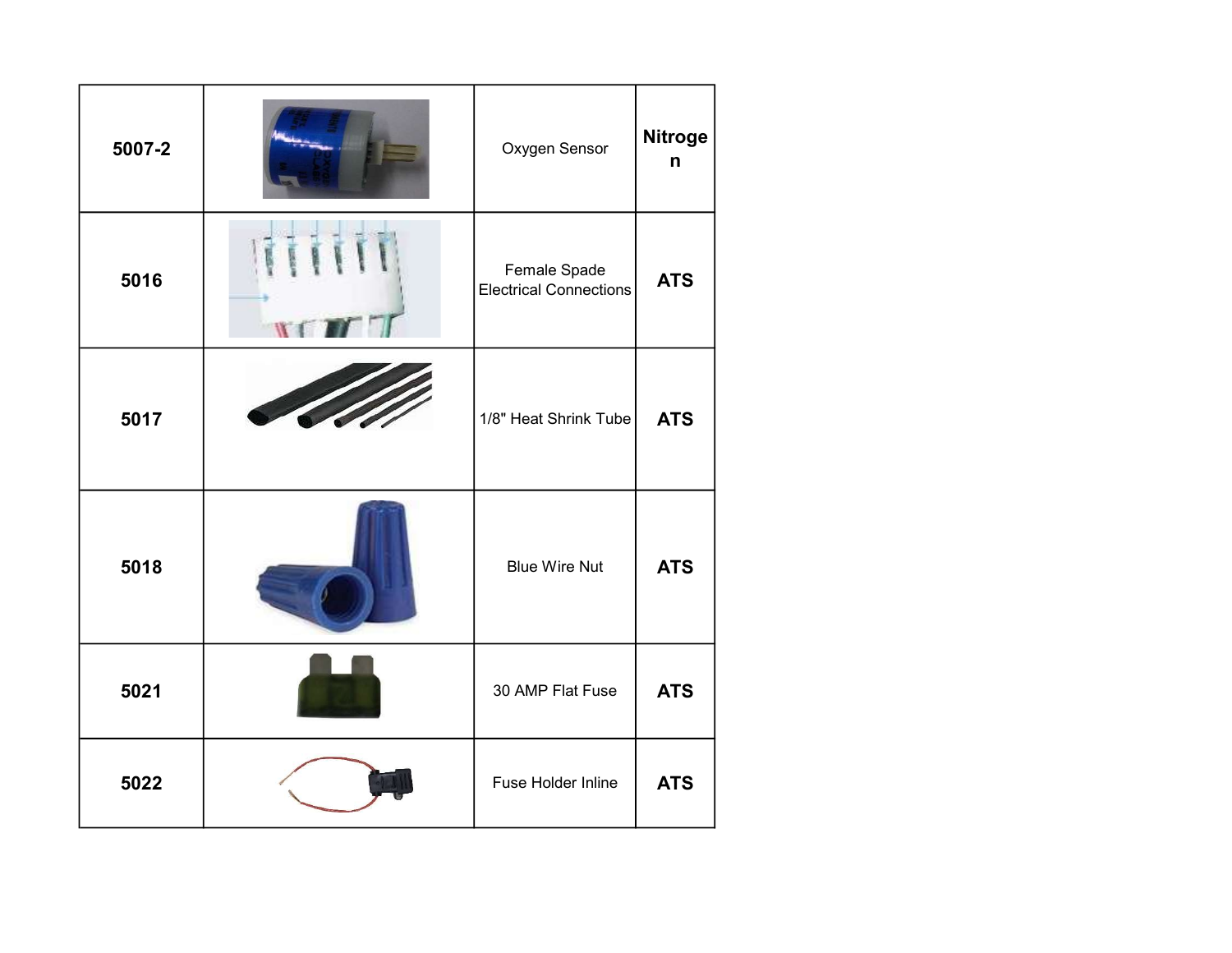| 5023 | N2/Engine Flush<br><b>Circuit Board</b>  | <b>ATS</b>        |
|------|------------------------------------------|-------------------|
| 5024 | 5 pin Relay 30 AMP                       | <b>ATS</b>        |
| 5026 | Blue Spade Connector                     | <b>ATS</b>        |
| 5028 | <b>Circuit Board</b><br>Computer Chip    | <b>ATS</b>        |
| 5030 | 60min 125-277V<br><b>SPST Timer Whit</b> | <b>DFS</b>        |
| 5032 | V1-G-2M-PVC Female<br>Connector          | <b>EFS</b><br>710 |
| 5033 | Water Heater Element<br>12volt           | <b>EFS</b><br>710 |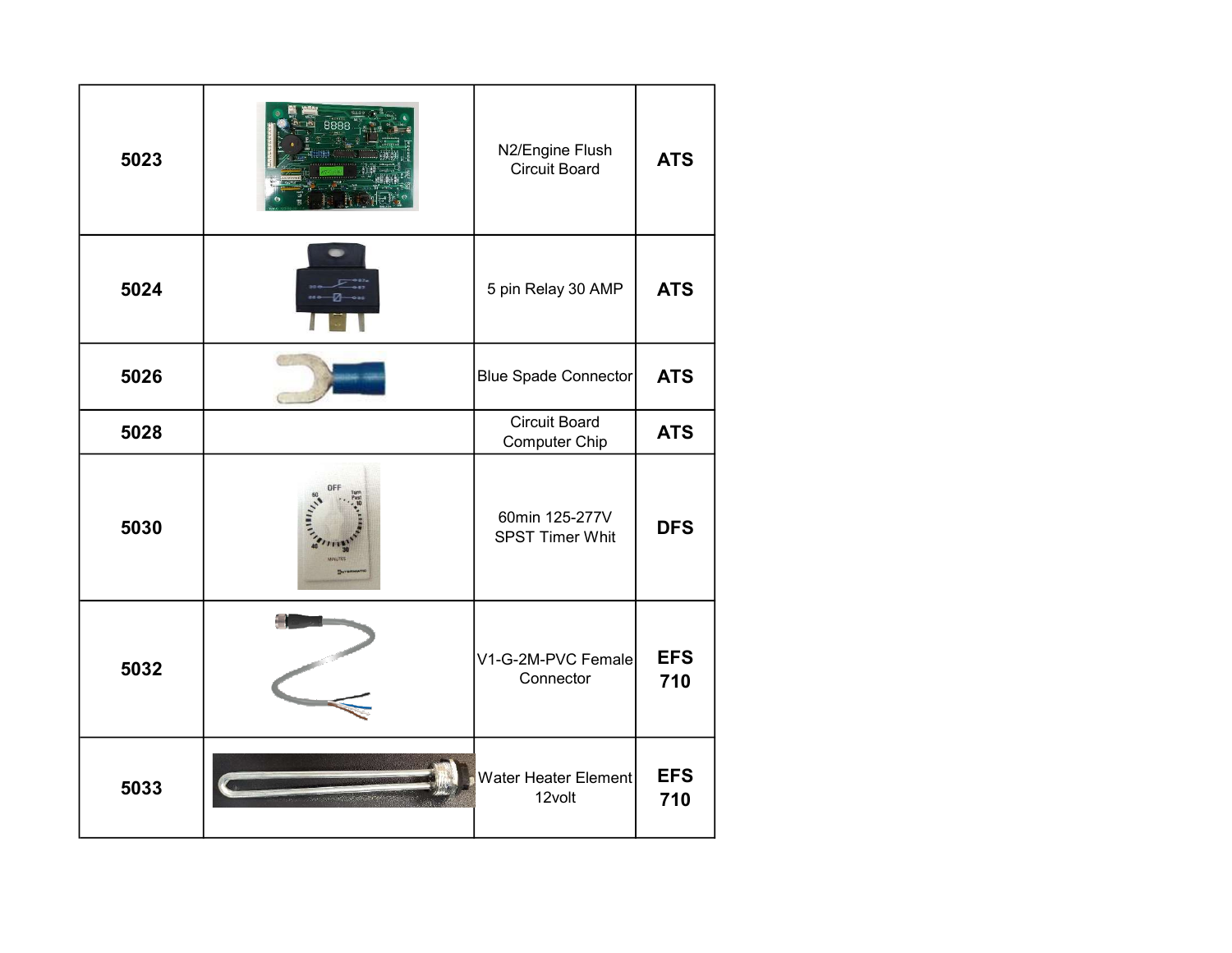| 5034   | Engine Flush Circuit<br><b>Board</b>                                      | <b>EFS</b><br>710  |
|--------|---------------------------------------------------------------------------|--------------------|
| 5035   | 1/2" Cord Connectors                                                      | <b>PSF</b>         |
| 5036-1 | <b>GP ASSY INDUST</b><br>SANTO per 24 - Air<br>Operated Pump - BFS<br>115 | <b>BFS</b>         |
| 5037   | Circuit Board for N2-<br>930E                                             | <b>N2-</b><br>930E |
| 5038   | UB800-18GM40-I-V1<br>Ultrasonic sensor                                    | <b>EFS</b><br>710  |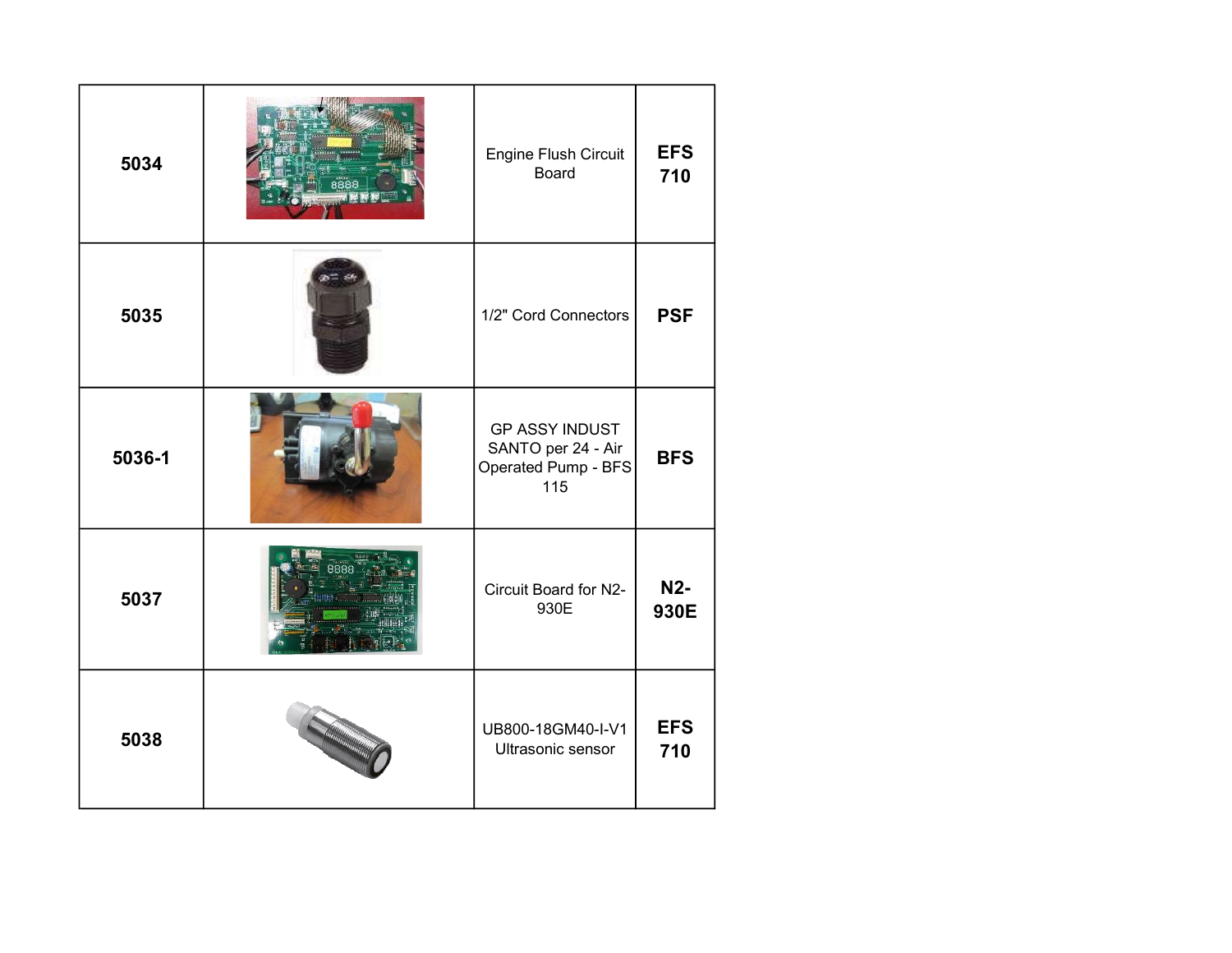| 5040-2     | <b>Electrical Motor and</b><br>Pump Assembly for<br><b>BFS 110</b>      | <b>BFS</b><br>110             |
|------------|-------------------------------------------------------------------------|-------------------------------|
| 5041       | Pump 8000/8050 for<br>BFS (5040)                                        | <b>BFS</b><br>110             |
| $5041 - 1$ | Pump Head for<br>Aquatec Motor - BFS<br>110                             | <b>BFS</b><br>110             |
| 5042       | Indicator 12V AC/DC<br><b>RED</b>                                       | <b>PSF</b>                    |
| 5043       | 12V DC Rocker<br>Switches & Paddle<br>Switches DPST OFF-<br>ON PNL 15A  | <b>BFS/DF</b><br><b>S/EFS</b> |
| 5043-1     | 125V AC Rocker<br>Switches & Paddle<br>Switches DPST OFF-<br>ON PNL 15A | <b>BFS/DF</b><br><b>S/EFS</b> |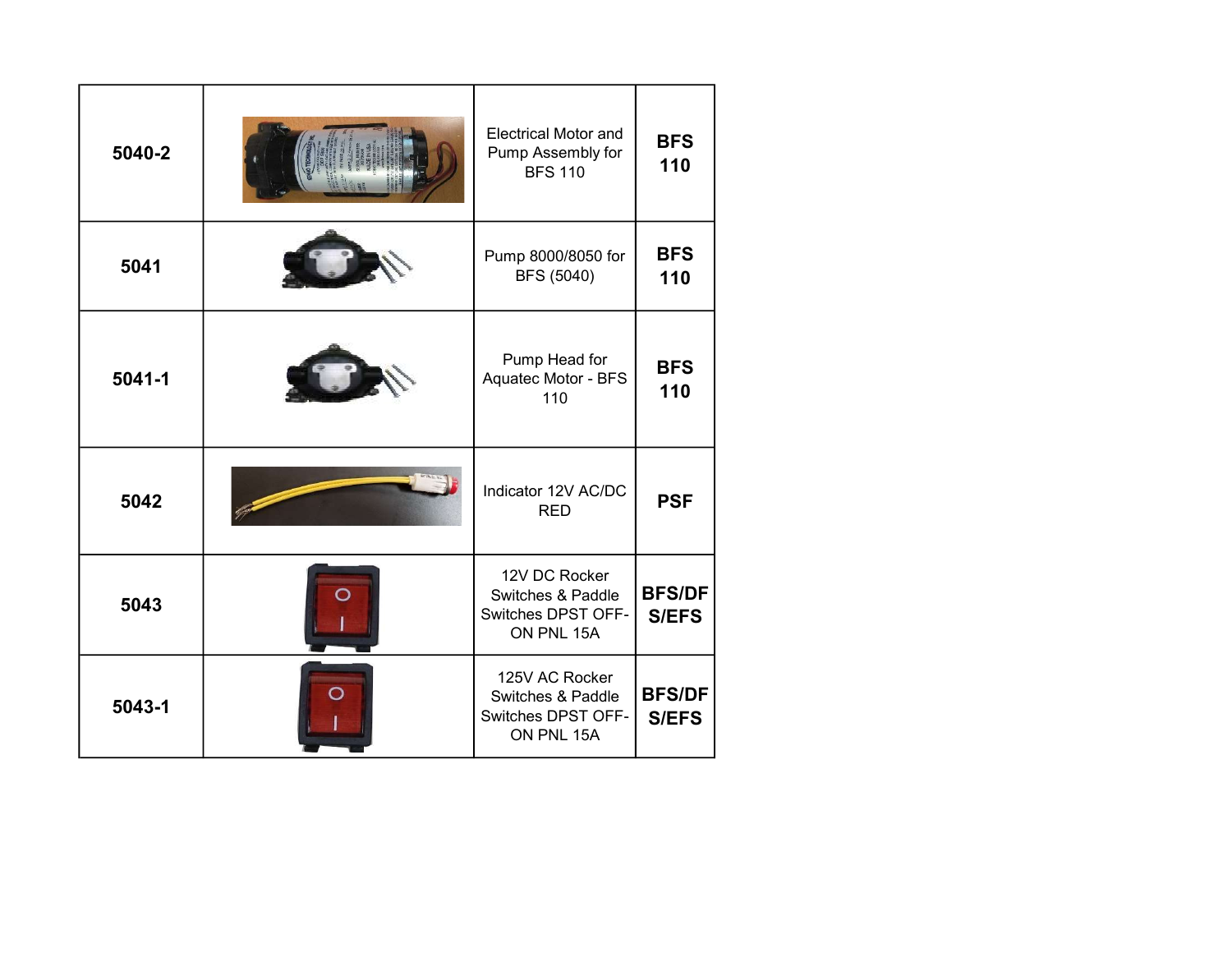| 5044 |                           | Fuse Holder 18 gauge | <b>ATS</b>        |
|------|---------------------------|----------------------|-------------------|
| 5045 |                           | Fuse 10 amp          | <b>ATS</b>        |
| 5046 | #5046 Float Sensor Switch | Float Sensor Switch  | <b>BFS</b><br>110 |
| 5047 |                           | Thermostat           | <b>EFS</b><br>710 |
| 5048 |                           | Mode Alarm           | <b>DFS</b>        |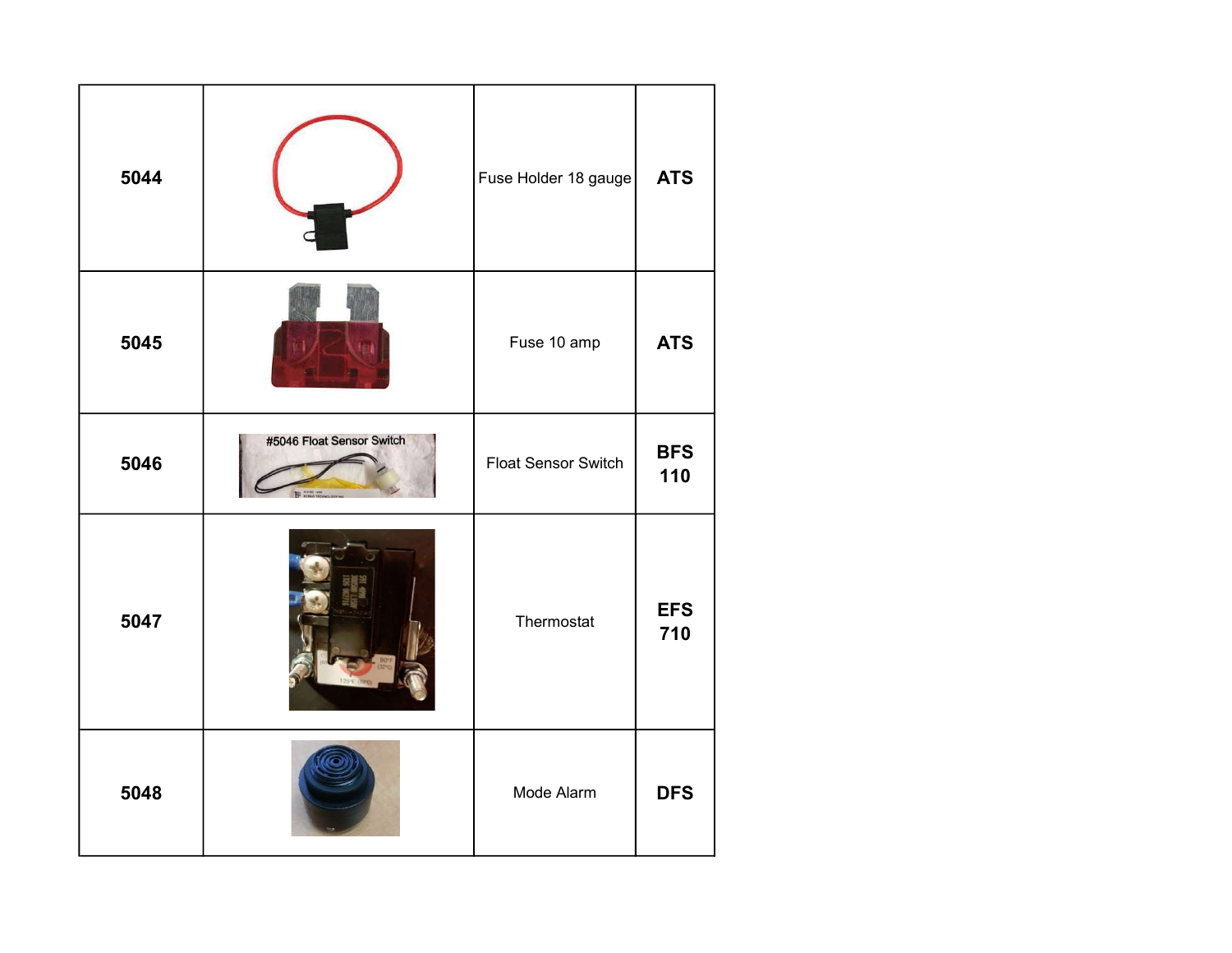| 5049   | Relay Socket 12"                                                   | <b>ATS</b>        |
|--------|--------------------------------------------------------------------|-------------------|
| 5050   | <b>Plastic Power</b><br>Receptacle                                 | <b>PSF</b>        |
| 5051   | <b>Electrical Wire for</b><br><b>Remote Box</b>                    | <b>PSF</b>        |
| 5052   | Plastic 3/4" x 1/2"<br><b>Bushing for Remote</b><br>Box            | <b>PSF</b>        |
| 5053   | <b>Electrical Motor and</b><br>Pump Assembly for<br><b>PSF 214</b> | <b>PSF</b><br>214 |
| 5053-1 | P,NPT,4,ABP@100,N<br>VGV - Aquatec PSF<br>214 Pump & Motor         | <b>PSF</b><br>214 |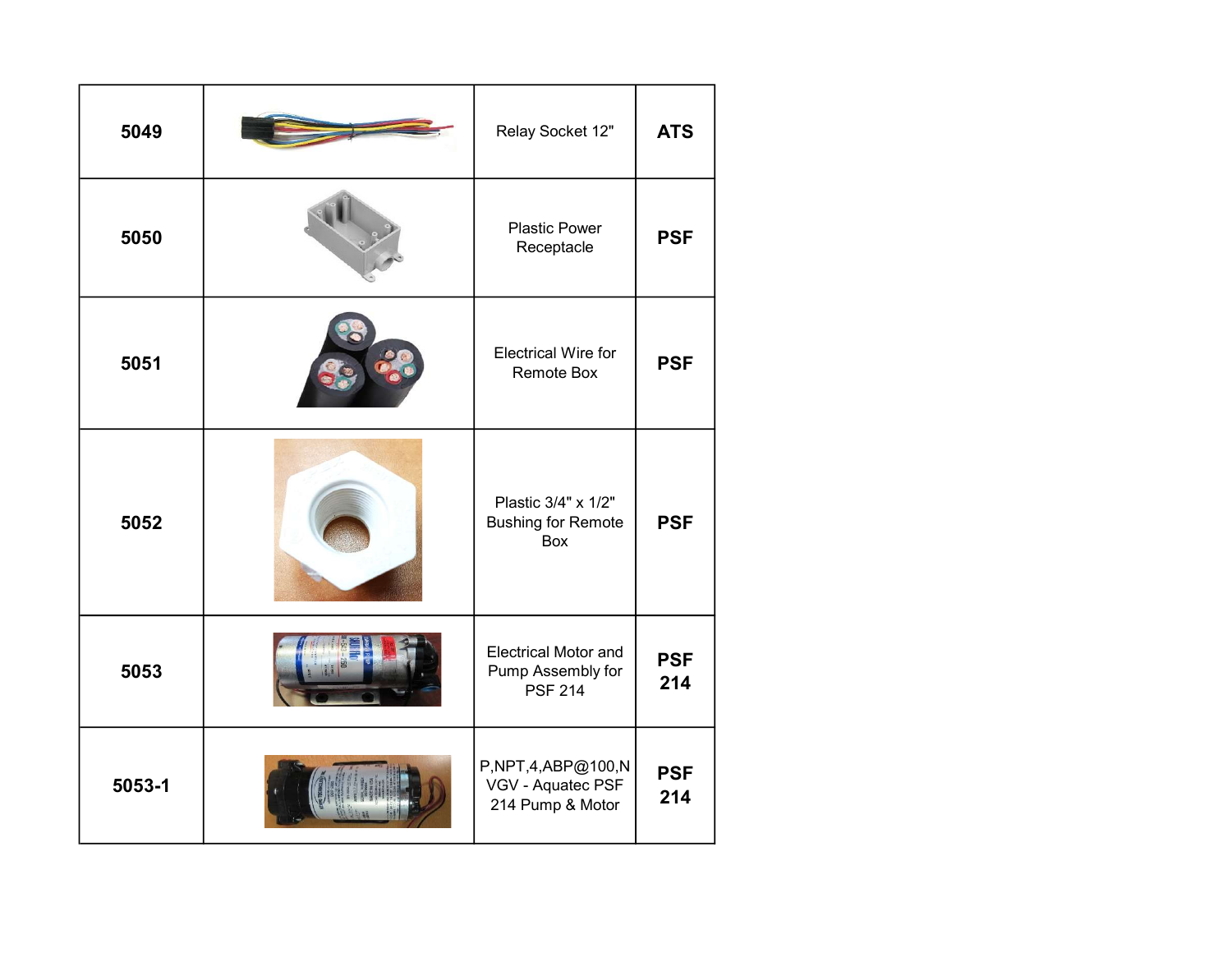| 5054   |             | Pump for PSF 214                          | <b>PSF</b><br>214  |
|--------|-------------|-------------------------------------------|--------------------|
| 5054-1 |             | Aquatec Pump Head<br>for PSF Machines     | <b>PSF</b><br>214  |
| 5055   |             | Square Plastic Switch<br>no light         | <b>ATS</b>         |
| 5056   |             | <b>Float Sensor Switch</b>                | <b>BFS</b><br>125  |
| 5057   |             | <b>PSF Remote Box</b><br>Assembly         | <b>PSF</b><br>214  |
| 5058   | <b>They</b> | 12V 17.2AH Bolt<br><b>Battery Genesis</b> | <b>N2-</b><br>930E |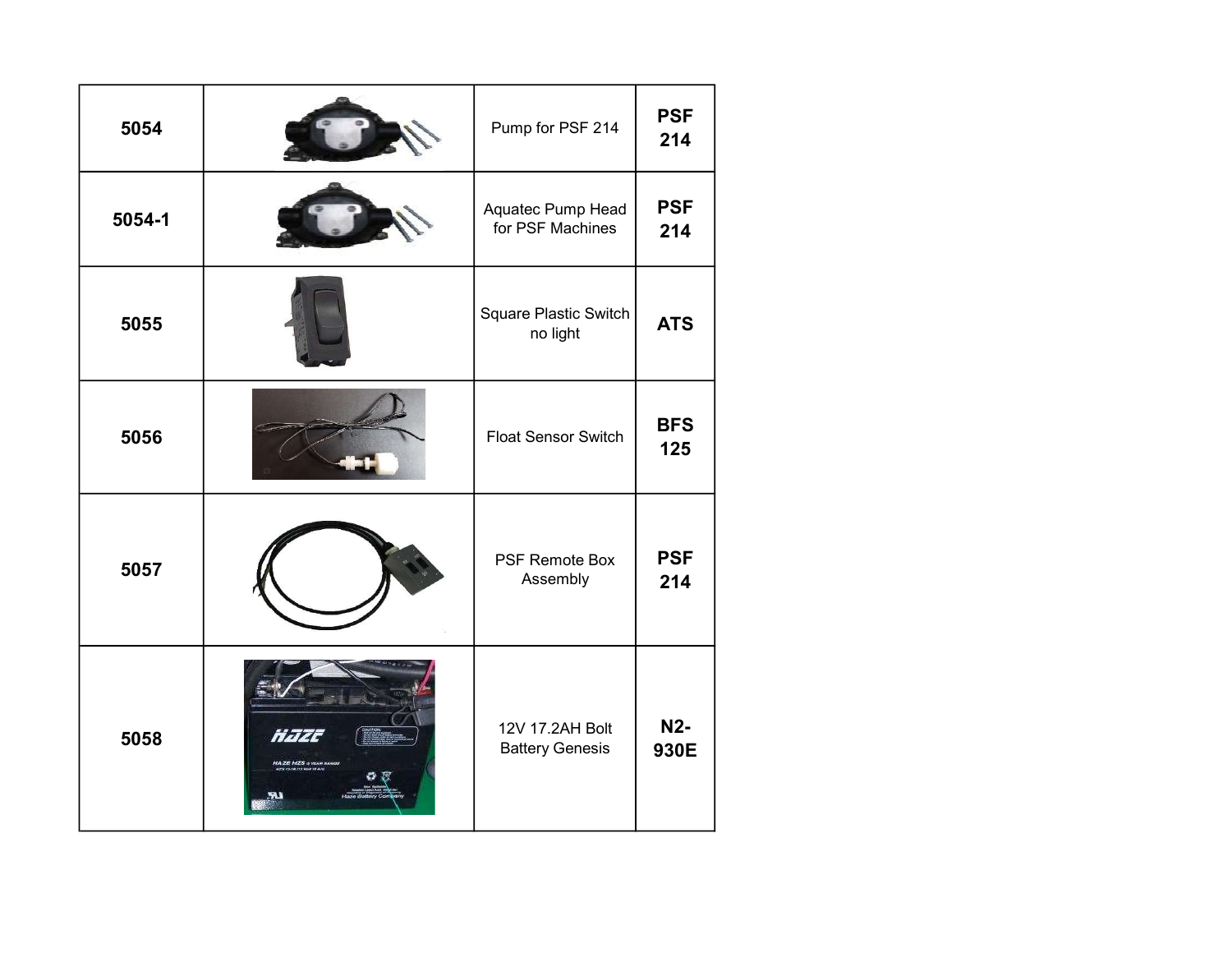| 5059   | $\overline{\mathbf{e}}$ | <b>Battery</b>                                             | <b>N2-</b><br>930E       |
|--------|-------------------------|------------------------------------------------------------|--------------------------|
| 5060   |                         | <b>Float Alarm</b>                                         | <b>BFS</b><br>110        |
| 5062   |                         | Power Cord 14Ga                                            | N <sub>2</sub> -<br>930E |
| 5063   |                         | Slow blow glass fuse<br>5 Amp for the ATS<br>Circuit board | <b>ATS</b>               |
| 5064   |                         | Bueler 40/60A Relay                                        | <b>ATS</b>               |
| 5070   |                         | PSF 200 Pump and<br>Motor                                  | <b>PSF</b><br>200        |
| 5070-1 |                         | PSF 200 Pump and<br>Motor                                  | <b>PSF</b><br>200        |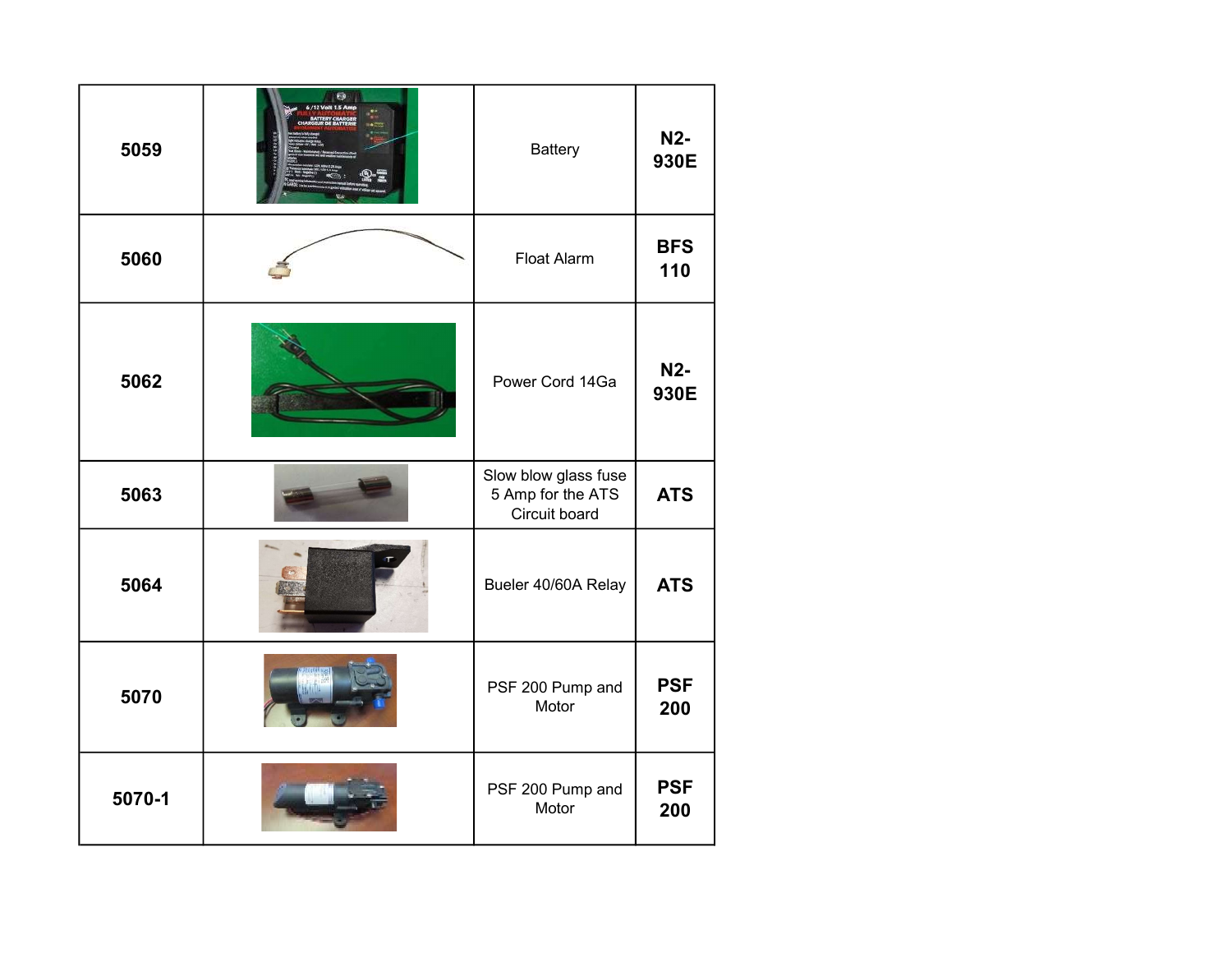| 5071   | Red LED light               | <b>ATS</b><br>330E |
|--------|-----------------------------|--------------------|
| 5072   | Red Square Button<br>Switch | <b>ATS</b><br>330E |
| 5075   | 15 AMP Fuse                 | <b>ATS</b>         |
| 5077   | DFS Pump and Motor          | <b>DFS</b>         |
| 5077-1 | DFS 910 Pump Head           | <b>DFS</b>         |
| 5078   | <b>Buzzer</b>               | <b>ATS</b>         |